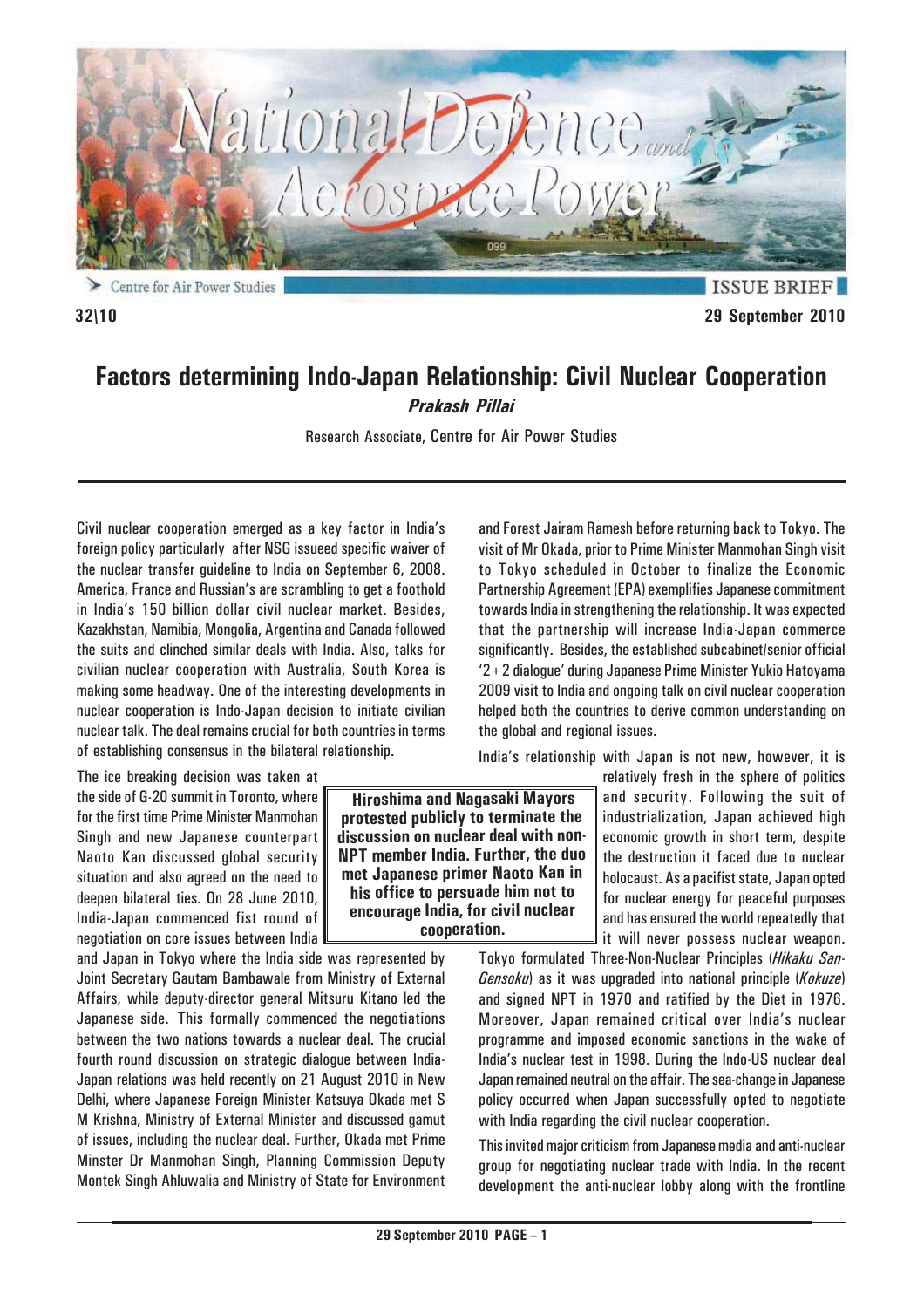#### **ISSUE BRIEF**

### Centre for Air Power Studies

Japanese media launched antinuclear camping against the ongoing nuclear talks between India and Japan. Hiroshima and Nagasaki Mayors protested publicly to terminate the discussion on nuclear deal with non-NPT member India. Further, the duo met Japanese primer Naoto Kan in his office to persuade him not to encourage India, for civil nuclear cooperation.

The major challenge to the

proposed India-Japan nuclear deal emerges from two sides, first anti-nuclear lobby backed by prominent members like Nagasaki Mayors Tomihisa Taue. Secondly, from fragile political leadership, Prime Minster Hatoyama Yukio inability to handle the issue over Futenma air base in Okinawa led him to resign from the office. In the last ten years Japan has witnessed seven Prime Ministers and thus, Political instability is very apparent in Japan. Except Koizumi, all other Prime Minister stayed in office for the time period of one year each. In most of the cases, Prime Minister was forced to leave the office due to corruption allegation and domestic issues. In a recent development, Ichiro Ozawa veteran Japanese politician and governing member of Democratic Party of Japan (DPJ) openly challenged Naoto Kan candidacy for the party leadership. On September 14 2010 party election, Kaoto Kan was reelected as a party president, after defeating former party Secretary-General Ichiro Ozawa.

The lingering political problems, coupling with domestic agitation against the nuclear talks with India may subdue the importance of the nuclear deal and strain the relationship between India and Japan. This will certainly strain sixty years of diplomatic relationship shared by the two democratic countries. Unlike the Indo-US nuclear deal, there is no fixed time limit in formulating the Indo-Japan deal, therefore Premier Kan has an option to postpone the deal indefinitely, to pacify arousing Japanese sentiment over nuclear deal. Nevertheless, the nuclear deal remains a priority in Japan's relation with India. Therefore, India's hopes recline on the factors which are likely to determine the future course of Japanese action.

### **Factors determining the nuclear deal**

At present geo-politico, economic and security juncture, India is emerging as a key player in global and regional politics. India's burgeons US \$ 2 trillion economy<sup>1</sup> and geo-political impetuses are the major motive for

**In terms of economic opportunity, Japanese companies are eager to share India's nuclear market. The leading Japanese companies Toshiba, Mitsubishi and Hitachi, core lobbying group are encouraging Japanese government to workout possible nuclear deal with India.**

**India's burgeons US \$ 2 trillion economy and geo-political impetuses are the major motive for Japan to commence negotiation in civil nuclear matter. Clearly, India is a regional power both in term of economics and politics in Asia, and thus its not surprising that Japan stretched out for strong relationship with India in the post-Cold War era.** Japan to commence negotiation in civil nuclear matter. Clearly, India is a regional power both in term of economics and politics in Asia, and thus its not surprising that Japan stretched out for strong relationship with India in the post-Cold War era. Japan's security policy with South Asia has been driven by India's sensitivities; the blue water naval capabilities of Indian navy ensure safe passage to the ships ferrying

goods via Indian Ocean, from maritime piracy, terrorism and criminal activity, etc. In Japan's consideration nuclear trio Sino-Pak-North Korea nexus continues to threaten regional stability in Asia. The proliferation of weapon of Mass destruction (WMD) from Pakistan to North Korea via China remain major concern in Japanese security policy. It believed that "rise of China is a major factor in the evolution of Indo-Japanese ties.<sup>2"</sup> In that context Indo-Japan nuclear deal would be a "political symbol" to check the balance in the region.

Western scholars and media presented a view that the US wrested interest in Asia cultivated through Indo-US nuclear deal and anticipated NATO, Japan and Australia to accept the deal in the future to have a stable and sustainable partnership with India. Since, Japan follows the US footprint in South Asia it has no other option but to pursue India-first policy in its approach towards South Asia**.** In the meantime, Japan's newly elected DPJ government urged to establish independent domestic and foreign policy without harming the Japan-US relationship. By this means Indo-Japan nuclear deal remains one of the initiatives drawn by DPJ government to strengthen its independent right over bilateral relationship with India.

In terms of economic opportunity, Japanese companies are eager to share India's nuclear market. The leading Japanese companies Toshiba, Mitsubishi and Hitachi core lobbying group are encouraging Japanese government to workout possible nuclear deal with India. The Chairman of the core lobbying group accompanied Masayuki

> Naoshima Minister of Trade and Industry visited India to participate fourth ministerial-level meeting of the India-Japan energy dialogue. Moreover, Japanese companies are major share holders in General Electronics (GE) and Westinghouse, besides this, both GE and French company Avera use reactor vessel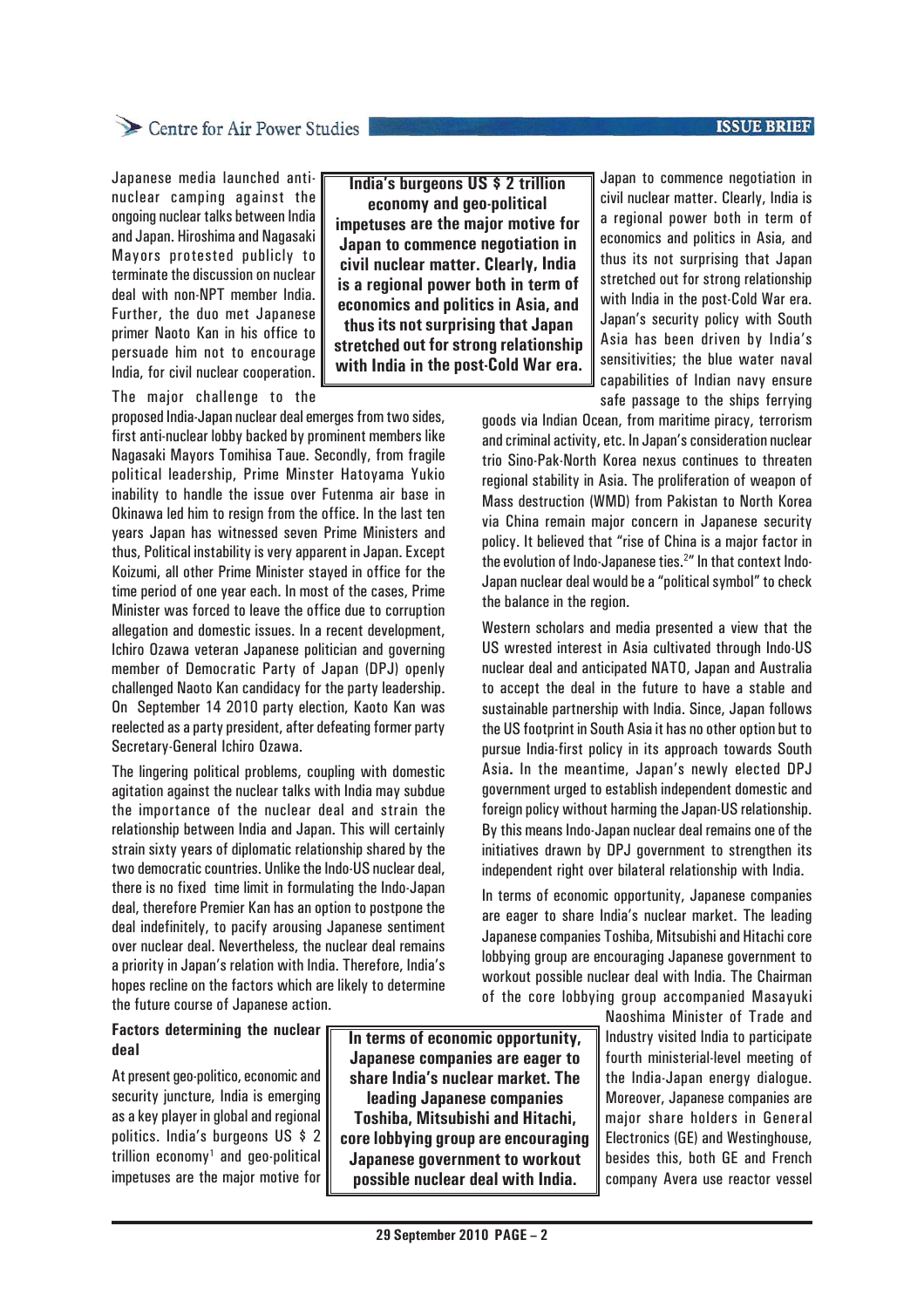## Centre for Air Power Studies

manufactured by Japan steel work ltd. The Japanese technology is primary for the US and French firms to start the construction of the nuclear reactor for India. Therefore, it becomes difficult for India to implement Indo-US-Franco nuclear deal without reaching a consensus with Japan.

use of nuclear technology for peaceful purpose has already been internationally accepted."<sup>5</sup> Further, Japanese Foreign Minister Okada confirmed that "philosophy of nuclear disarmament and non proliferation would be contained in the nuclear cooperation agreement."

On the other hand, Japan's severing economic crisis demand new approach in its foreign and economic policy



#### Looking

dominating the global market. Stalled the progress of the Japanese economic recovery, this year Japan's GDP grew at an annualized 0.4 percent far below than annualized 4.4 percent expansion in the first quarter.<sup>3</sup> This paved way for China to take over as number two economy in the second quarter of the year after Chinese growing economy surpassed Japanese economy in the first quarter. In an effort to catch up with the global economy, DPJ mapped out ten-year growth strategy through 2020, expecting an average growth of 3 percent in nominal terms. To accelerate the growth, Japan is eyeing on Indian market, particularly US \$ 150 million nuclear market of India where Japanese companies can create huge turnout from a future deal. At the same time, growing pace of Indian economy expected to compliment Japan economic growth pattern.

Four prominent factors geo-politics, Japan-US relationship, economic opportunity of Multinational Corporation (MNC) and ongoing economic recession in Japan would be the corner stone in Indo-Japan nuclear deal. The diagram below clearly illustrates the major factors necessitating Japan to ink a nuclear deal with India. In the non-proliferation front, Japan is convinced that India will fulfill its obligation and commitments on nuclear non-proliferation. Japanese foreign minister Okada appreciated India's effort in the field of nuclear non-proliferation.<sup>4</sup> METI Minister Masayuki Naoshima while addressing the reporter said that "India's

into India's non-proliferation record it certainly creates a hospitable ground for a future nuclear agreement. However, Japan has been emphasizing India to cooperate in strengthening the non-proliferation efforts and urged India repeatedly not to conduct nuclear test in future, which would potentialy foreclose only such agreement. Though India is reluctant to surrender its right to conduct nuclear test in future it does accept the reality that the deal and NSG waiver would be terminated if such an event occurs in future. Sequence of events and bilateral agreement between India and USA convinced the international community that India is a sustainable partner in the nuclear market. Based on the assumption, Japanese policy makers and lawmakers seem to consider the nuclear deal as a priority issue in Indo-Japan relationship.

#### **Conclusion**

In the history of Civil Nuclear Cooperation "*realpolitik*" dictates future course of nuclear cooperation. Japan a pacifist country entering into nuclear dialogue with India may consider its position as *realpolitik* state. Despite the hesitation over nuclear deal with India, Japan shows positive gesture towards New Delhi. The anti-nuclear lobby and political instability are the issues challenging the course of a possible Indo-Japan nuclear deal. However, the strong factor like Japan-US relationship, geo-politico impetus, corporate interest and ongoing economic crisis

#### **ISSUE BRIEF**